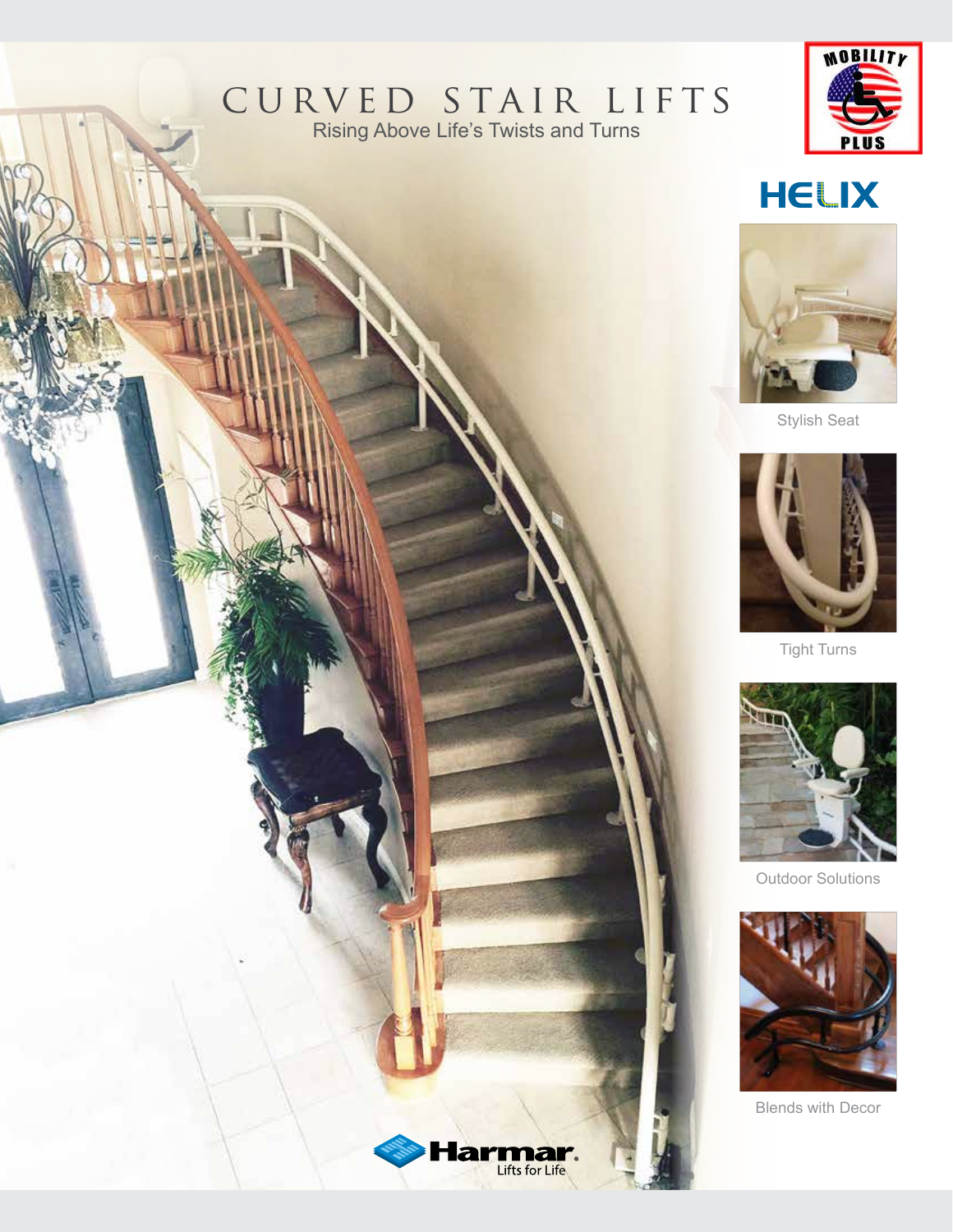

### Harmar

Harmar is a leading manufacturer of lifts and is inspired by those who are mobility challenged. Harmar is driven to create mobility and accessibility products that help or enable people to go where they want, when they want, how they want.

Founded in 1998, Harmar has a proud history of growth by evolving our product lines to enrich the lives of our customers. We give people the path to independence to remain in their home, enjoy their families, and be engaged in their communities. Through innovation we are committed to help people of all ages overcome their limited physical mobility at home and away. All Harmar lifts are made in the USA, which means quality you can depend on.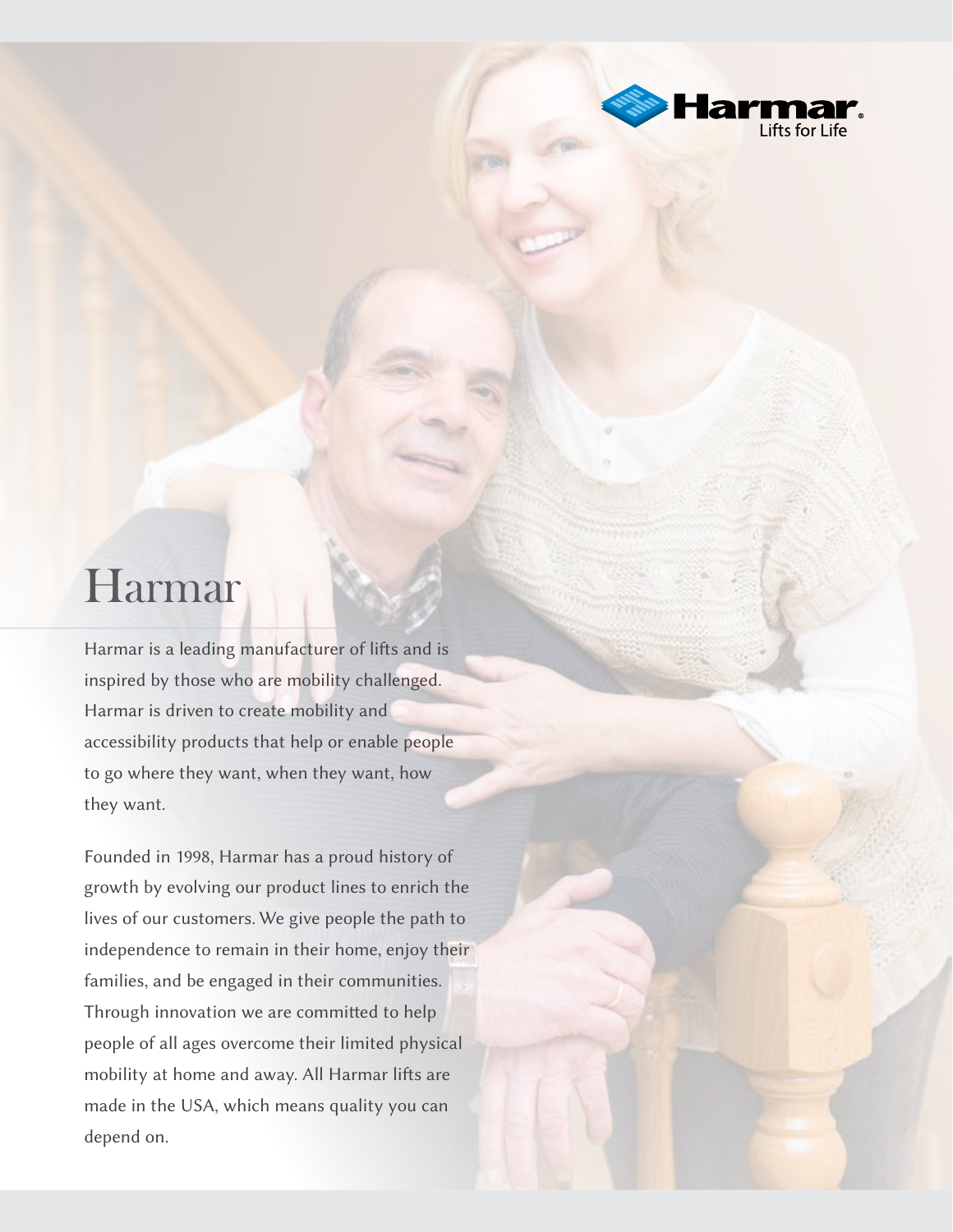# **Reaching New Heights in Your Home**

Navigating your staircase doesn't have to be more challenging or intimidating than you think. Your ability to enjoy your life, your family, and your home will be made easier with a Harmar stair lift.

Every year nearly 100,000 people invest in their independence by purchasing a stair lift. You can too. Be independent. Be confident. Be informed about your options.

The best way to get from Point A to Point B isn't always a straight line. A custom built curved stair lift is as unique as its owner. Harmar offers fast turnaround times, amongst the best in the industry and delivers on quality, form and function. The Helix has a narrow profile, mounting closer to the wall, hugging the stairway with tighter bends and flowing radius curves, allowing for one continuous uninterrupted ride. The ride is ultra smooth, stable-and whisper quiet.

With its slimmer sleeker design, ergonomic seating and premium upholstery, you'll get the comfort you expect.

Innovative engineering and design from a trusted manufacturer-Harmar, gives you the confidence and freedom to go wherever you want in your home. Whenever you want.



70% of Seniors modifying their homes cite safety as the primary reason.

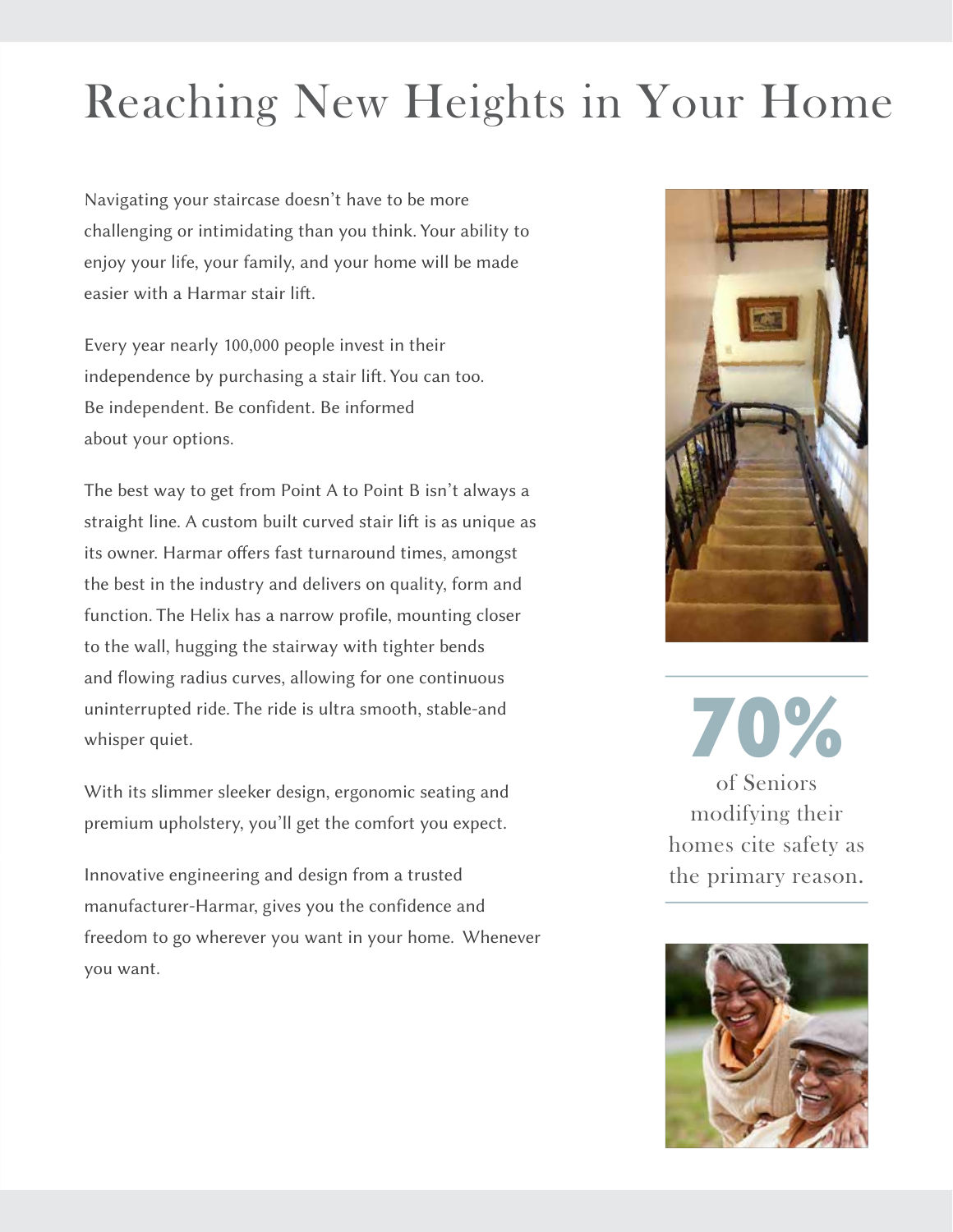## **Built to Last with Style**

True-Curve System saves space

Stylish, blends with decor

Custom built with durability

Smooth quiet ride

**Officialists** 

Fast production lead times from factory to your home

#### **Peace of Mind Features**



Space-saving seat folds to 16" while not in use so others can pass by.



Swivel seating when the chair is stationary for easy entry and dismounts, with lever on both sides of chair.



Integrated sensor plates detect obstruction's and stop the lift.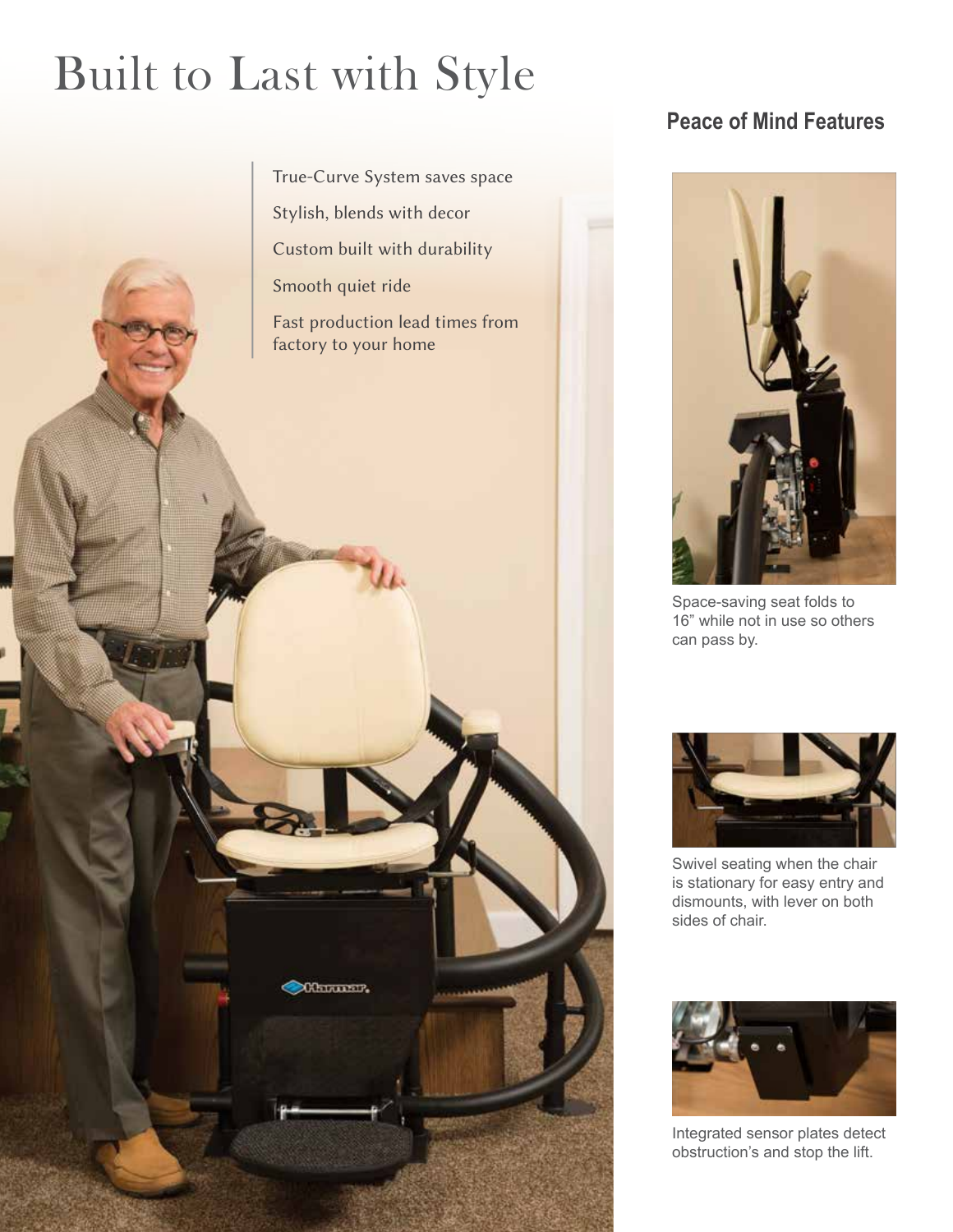#### **Precision Fabricated & Designed**

Harmar's Helix is constructed with highly durable steel rails and gives you the peace of mind you deserve. Manufactured with precision tube bending techniques and designed and finished by experienced fabricators, the True-Curve Rail and highly engineered motor gear results in an extraordinarily smooth ride. And for those concerned with style and house appearance, you'll get the added pleasure of having this stair lift blend with your stair case and home decor.



**Outdoor Applications** 

Unique Staircase Layouts



Top and Bottom Landings



**Tight Turns** 

#### **Harmar's Professional Installation**

Harmar Dealers and Installers are throughly trained and certified by Harmar.

Harmar provides them a precision calibrated camera kit for a digitally accurate evaluation to measure your staircase prior to order and manufacture. Our engineering and design of the Helix allows for faster and easier installation with simple connect rails, making less fastening into your staircase and less manpower to set the chassis for minimal disruption to you.

All operations are thoroughly checked and adjusted to you to ensure the most optimal ride. Our installers go over all the operations with you so you may become familiar with your new stair lift. Planning, precision and quality is what sets Harmar apart from others.



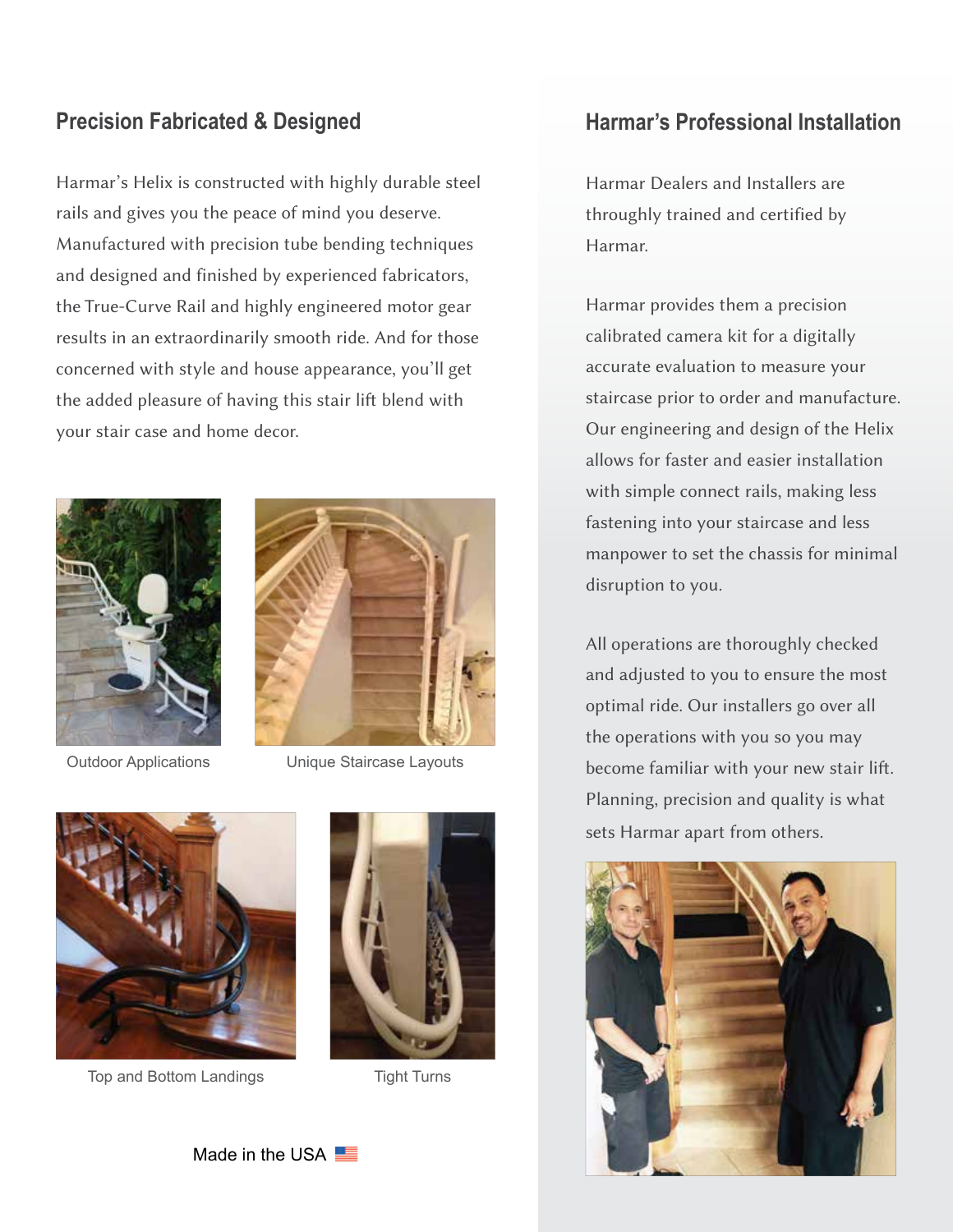### **Custom Configurations to Fit Your Home**

Buying a Helix Curved Stair Lift means it's a one of a kind, made just for you. Harmar offers a variety of configurations to fit your stair case and your abilities. Whether that be spiral, multiple turns, or flowing radius curves, we customize your Helix Curved Stair Lift to fit your existing stair case, surrounding area and decor. Many customers choose to extend the rail to take them down a hallway, to a bedroom or simply park it out of the way.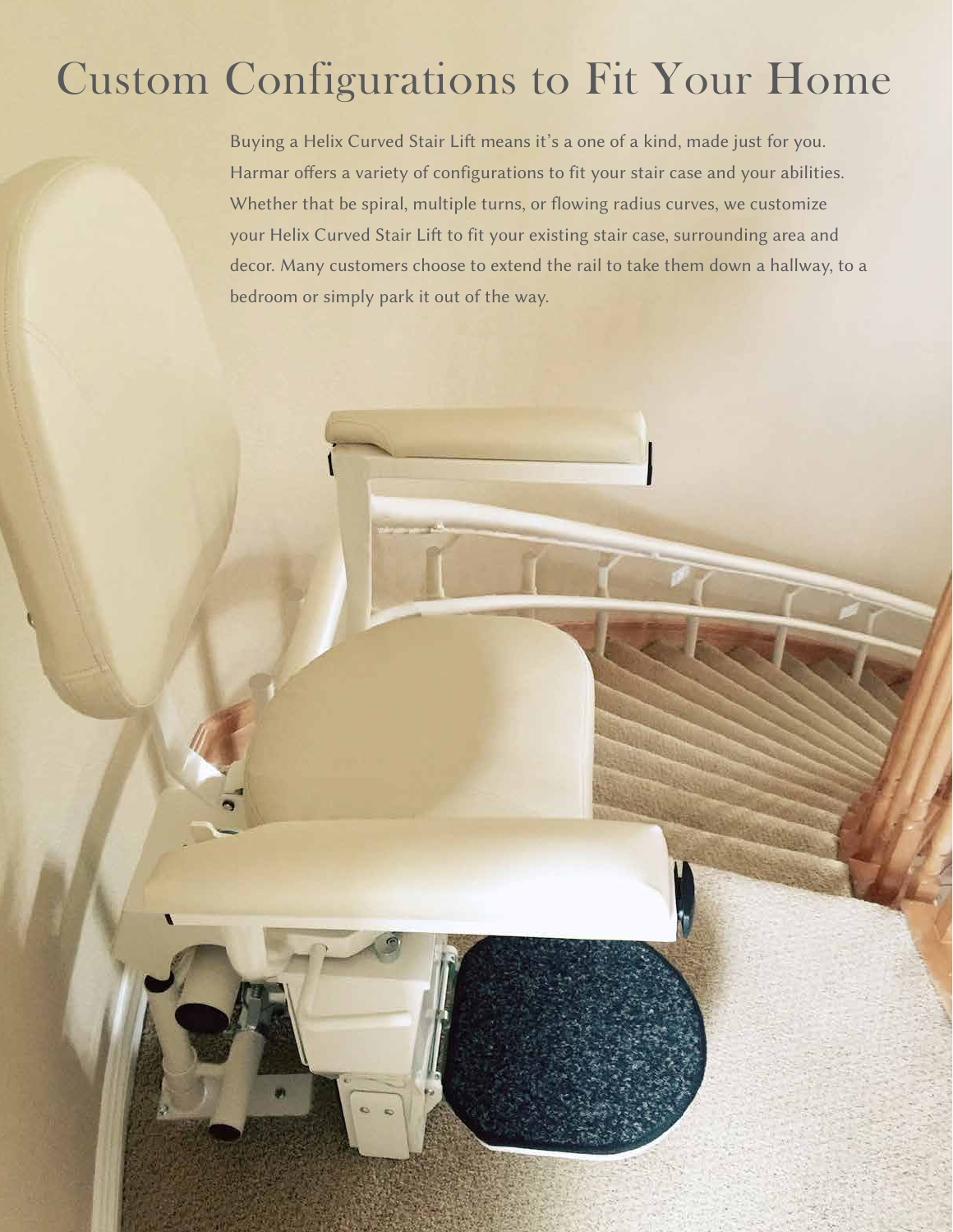

Beige rail with long sweeping turn<br>on the wall side of the stairs



Black rail with wide 180° turn on the wall side of stairs



Black rail with 90° turn against the banister side of the stairs



Black rail with tight 180° turn on the inside wall of stairs



landing of the banister side of stairs